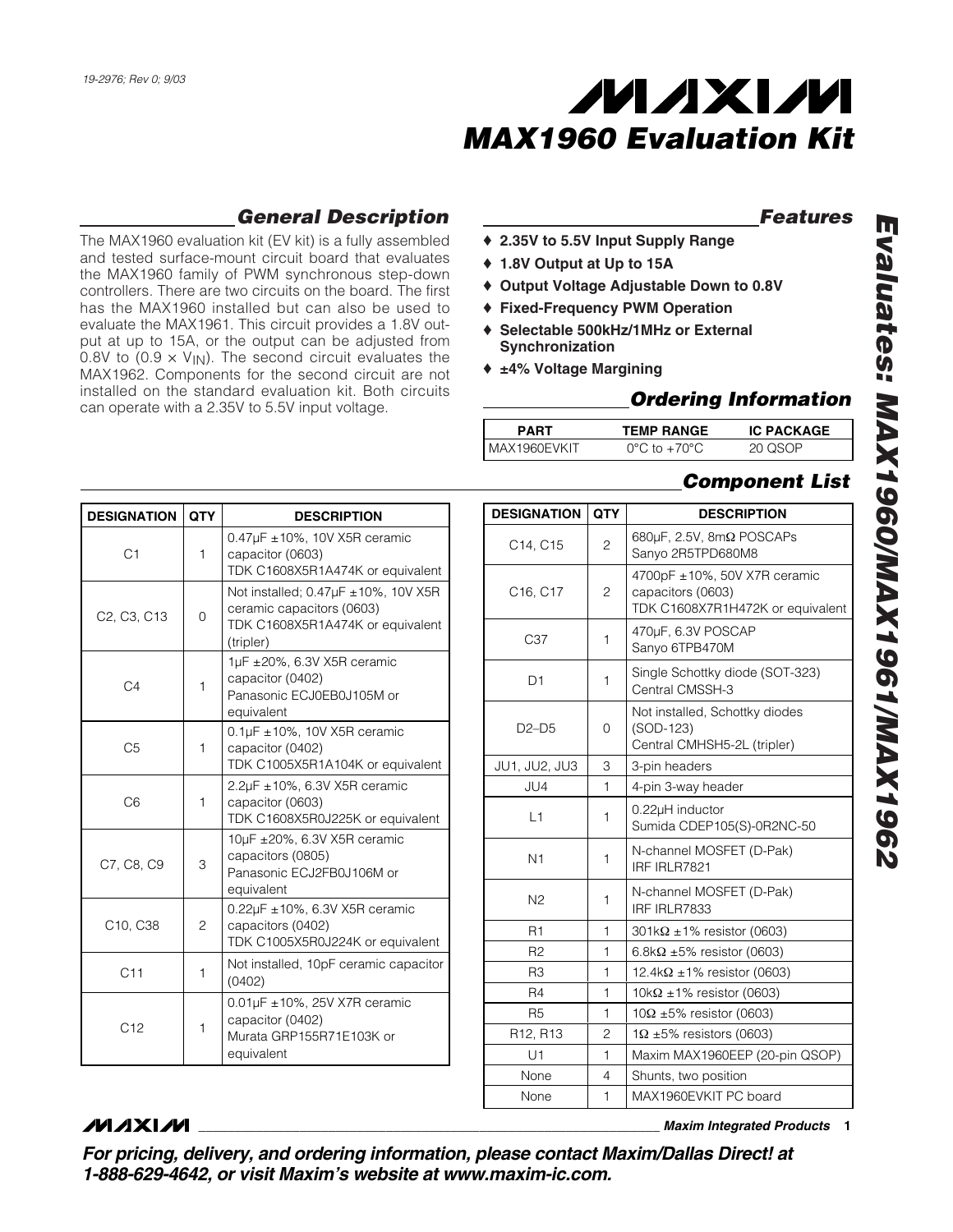# **The following components are for the optional MAX1962 circuit and are not installed:**

| <b>DESIGNATION</b>                                  | <b>QTY</b>     | <b>DESCRIPTION</b>                                                                                                 |
|-----------------------------------------------------|----------------|--------------------------------------------------------------------------------------------------------------------|
| C18, C19                                            | $\overline{c}$ | 680 $\mu$ F, 2.5V, 8m $\Omega$ POSCAPs<br>Sanyo 2R5TPD680M8 or equivalent                                          |
| C20, C21                                            | 2              | 4700pF ±10%, 50V X7R ceramic<br>capacitors (0603)<br>TDK C1608X7R1H472K or equivalent                              |
| C <sub>22</sub> , C <sub>32</sub> , C <sub>33</sub> | $\Omega$       | Not installed; 1µF ±10%, 16V X5R<br>ceramic capacitors (0603)<br>Panasonic ECJ1VB1C105K or<br>equivalent (tripler) |
| C <sub>23</sub>                                     | 1              | 6800pF ±10%, 25V X7R ceramic<br>capacitor (0402)<br>Murata GRP155R71E682K or<br>equivalent                         |
| C <sub>24</sub>                                     | 1              | Not installed, 10pF ceramic capacitor<br>(0402)                                                                    |
| C25, C39                                            | 2              | 0.22µF ±10%, 6.3V X5R ceramic<br>capacitors (0402)<br>TDK C1005X5R0J224K or equivalent                             |
| C26, C27, C28                                       | 3              | 10µF ±20%, 6.3V X5R ceramic<br>capacitors (0805)<br>Panasonic ECJ2FB0J106M or<br>equivalent                        |
| C29                                                 | 1              | 4.7µF ±10%, 6.3V X5R ceramic<br>capacitor (0603)<br>Panasonic ECJ1VB0J475K or<br>equivalent                        |
| C <sub>30</sub>                                     | 1              | 0.1µF ±10%, 10V X5R ceramic<br>capacitor (0402)<br>TDK C1005X5R1A104K or equivalent                                |
| C31                                                 | 1              | $1\mu$ F $\pm$ 20%, 6.3V X5R ceramic<br>capacitor (0402)<br>Panasonic ECJ0EB0J105M or<br>equivalent                |
| C34                                                 | 1              | 1µF ±10%, 16V X5R ceramic<br>capacitor (0603)<br>Panasonic ECJ1VB1C105K or<br>equivalent                           |
| C <sub>35</sub>                                     | 1              | 470µF, 6.3V POSCAP<br>Sanyo 6TPB470M                                                                               |

| <b>DESIGNATION</b> | <b>QTY</b> | <b>DESCRIPTION</b>                                                         |
|--------------------|------------|----------------------------------------------------------------------------|
| C36                | 1          | Not installed (0805)                                                       |
| D <sub>6</sub>     | 1          | Single Schottky diode (SOT-323)<br>Central CMSSH-3                         |
| $D7-D10$           | 4          | Not installed, Schottky diodes<br>(SOD-123)<br>Central CMHSH5-2L (tripler) |
| JU5                | 1          | 4-pin 3-way header                                                         |
| JU6, JU7           | 2          | 3-pin headers                                                              |
| JU8                | 1          | 2-pin header                                                               |
| L2                 | 1          | 0.45µH inductor<br>Sumida CDEP105(S)-0R4MC-50                              |
| N3                 | 1          | N-channel MOSFET (D-Pak)<br>IRF IRLR7821                                   |
| N <sub>4</sub>     | 1          | N-channel MOSFET (D-Pak)<br>IRF IRLR7833                                   |
| R <sub>6</sub>     | 1          | 10k $\Omega$ ±1% resistor (0603)                                           |
| R <sub>7</sub>     | 1          | 12.4k $\Omega$ ±1% resistor (0603)                                         |
| R <sub>8</sub>     | 1          | 20k $\Omega$ ±5% resistor (0603)                                           |
| R <sub>9</sub>     | 1          | 1.5m $\Omega$ ±5%, 1W resistor (2512)<br>Panasonic ERJM1WTJ1M5U            |
| R <sub>10</sub>    | 1          | $10\Omega \pm 5\%$ resistor (0603)                                         |
| R <sub>11</sub>    | 1          | Not installed (0603)                                                       |
| R14, R15           | 2          | $1\Omega$ ±5% resistors (0603)                                             |
| U <sub>2</sub>     | 1          | MAX1962EEP (20-pin QSOP)                                                   |
| None               | 3          | Shunts                                                                     |

# *Component Suppliers*

| <b>SUPPLIER</b>                 | <b>PHONE</b> | <b>WEBSITE</b>        |
|---------------------------------|--------------|-----------------------|
| <b>Central</b><br>Semiconductor | 631-435-1110 | www.centralsemi.com   |
| International<br>Rectifier      | 310-322-3331 | www.irf.com           |
| Kamaya                          | 260-489-1533 | www.kamaya.com        |
| Murata                          | 814-237-1431 | www.murata.com        |
| Panasonic                       | 714-373-7939 | www.panasonic.com     |
| Sanyo                           | 619-661-6835 | www.sanyo.com         |
| Sumida                          | 847-545-6700 | www.sumida.com        |
| TDK                             | 847-803-6100 | www.component.tdk.com |

*Note: Please specify that you are using the MAX1960/ MAX1961/MAX1962 when contacting these suppliers.*

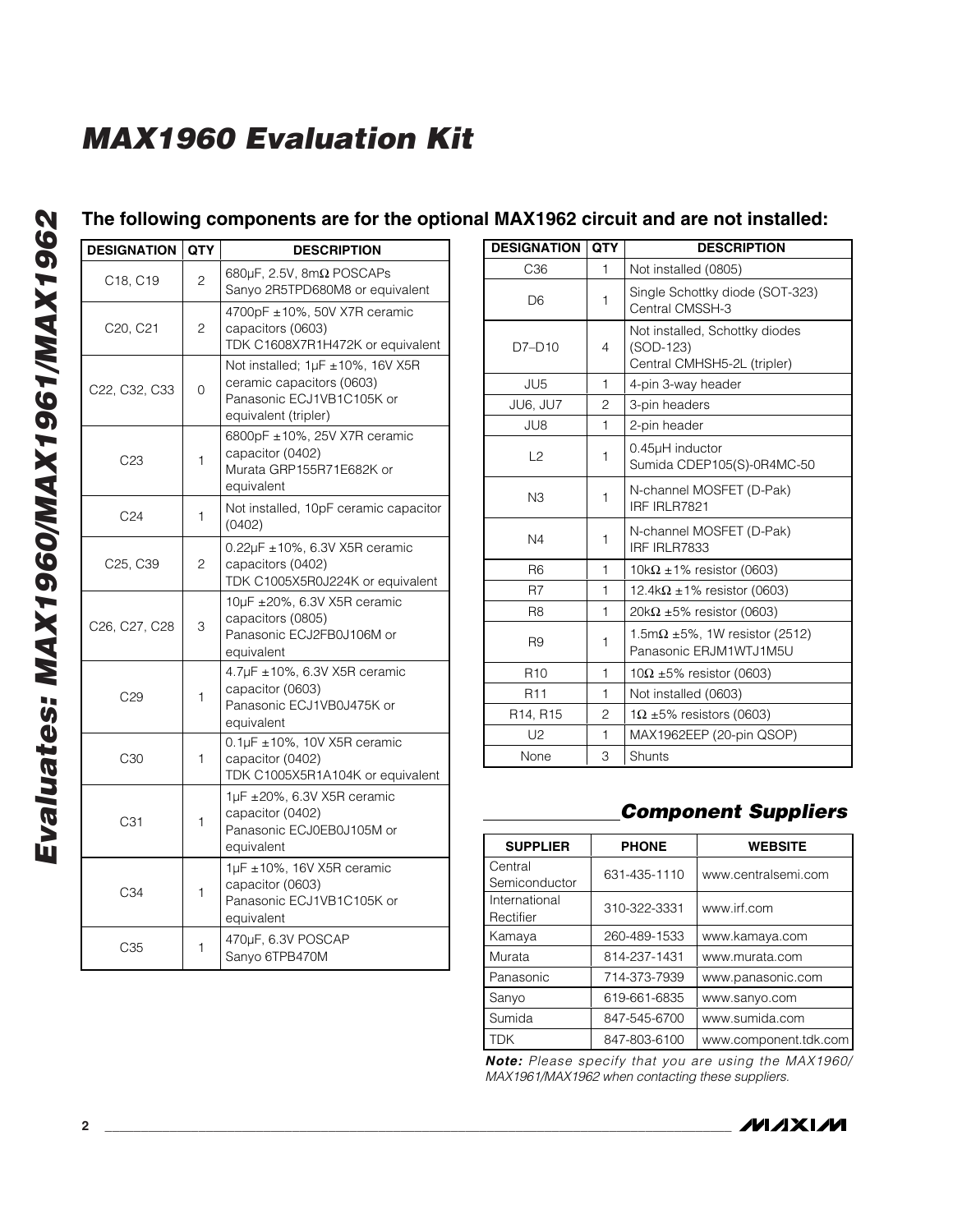## *Quick Start*

The MAX1960 EV kit is fully assembled and tested. Follow these steps to verify board operation. **Do not turn on the power supply until all connections are completed:**

- 1) Verify jumpers JU1, JU2, and JU3 are shorted between pins 2 and 3.
- 2) Preset input power supply to between 2.7V and 5.5V. Turn power supply off.
- 3) Connect the positive power-supply lead to the IN1 pad on the EV kit. Connect the supply ground to the PGND1 pad on the EV kit.
- 4) Connect a voltmeter and load from OUT1 to PGND1 on the EV kit.
- 5) Turn on the power supply.
- 6) Verify that the voltage at OUT1 is  $+1.8V \pm 1.5\%$ .

#### *Jumper Selection*

### **Table 1. JU1 and JU2 Functions (MAX1960/MAX1961)**

| <b>JU1 POSITION</b> | <b>JU2 POSITION</b> | <b>OUT1 FUNCTION</b>      |
|---------------------|---------------------|---------------------------|
| $1-2$               | 1-2                 | Shutdown                  |
| $1-2$               | $2 - 3$             | -4% margining             |
| $2 - 3$             | $1-2$               | +4% margining             |
| $2 - 3$             | $2 - 3$             | Enable (normal operation) |

## **Table 2. JU3 and JU6 Functions**

| <b>JUMPER POSITION</b> | <b>OPERATING FREQUENCY</b>  |
|------------------------|-----------------------------|
| 1-2                    | 500kHz                      |
| $2 - 3$                | 1MHz                        |
| Not connected          | Clock applied to SYNC_input |

## **Table 3. JU4 and JU5 Functions (MAX1961/MAX1962)**

| <b>JUMPER POSITION</b> | <b>OUTPUT VOLTAGE</b> |
|------------------------|-----------------------|
| 1-2                    | $+1.5V$               |
| 1-3                    | $+1.8V$               |
| 1-4                    | $+3.3V$               |
| Not connected          | +2.5V                 |

## **Table 4. JU7 Functions (MAX1962)**

| <b>JUMPER POSITION</b> | <b>OUT2 FUNCTION</b> |
|------------------------|----------------------|
| 1-2                    | Shutdown             |
| 2-3                    | Enable               |

# **Table 5. JU8 Functions**

| <b>JUMPER POSITION</b> | <b>OUT2 VOLTAGE</b>                        |
|------------------------|--------------------------------------------|
| $1-2$                  | Selected with JU5                          |
| Not connected          | Adjustable-set with resistors<br>R6 and R7 |

### **Table 6. JU9 and JU11 Functions**

| <b>JUMPER PADS</b> | <b>CHARGE PUMP</b> |
|--------------------|--------------------|
| Dpen               | 2x (normal)        |
| Short              | 3x (tripler)       |

### **Table 7. JU10 Functions (MAX1960/MAX1961)**

| <b>JUMPER PADS</b> | <b>FUNCTION</b>                                    |
|--------------------|----------------------------------------------------|
| Open               | JU1 and JU2 function as                            |
|                    | shown in Table 1                                   |
|                    | CTL1 and CTL2                                      |
| Short              | connected—use only one<br>jumper on JU1 or JU2 for |
|                    |                                                    |
|                    | shutdown/enable                                    |
|                    |                                                    |

### **Table 8. JU12 Functions (MAX1962)**

| <b>JUMPER PADS</b> | <b>FUNCTION</b>              |  |
|--------------------|------------------------------|--|
| Open               | Uses inductor resistance for |  |
|                    | current sensing              |  |
| Short              | Uses current-sense resistor  |  |

## *Detailed Description*

### *Evaluating the MAX1961 or MAX1962*

The MAX1960 EV kit comes with the MAX1960 installed, but can also be used to evaluate the MAX1961 and the MAX1962. Free samples of these parts can be obtained from Maxim.

To evaluate the MAX1961, first carefully remove U1 from the PC board and replace it with the MAX1961. Next, remove feedback resistors R3 and R4. Finally, short the pads of R3. The evaluation kit is now configured for the MAX1961.

To evaluate the MAX1962, a second circuit is provided on the PC board. Components for this circuit do not come installed on the standard evaluation kit board. To configure the board for the MAX1962, install the components recommended in the *Component List* section.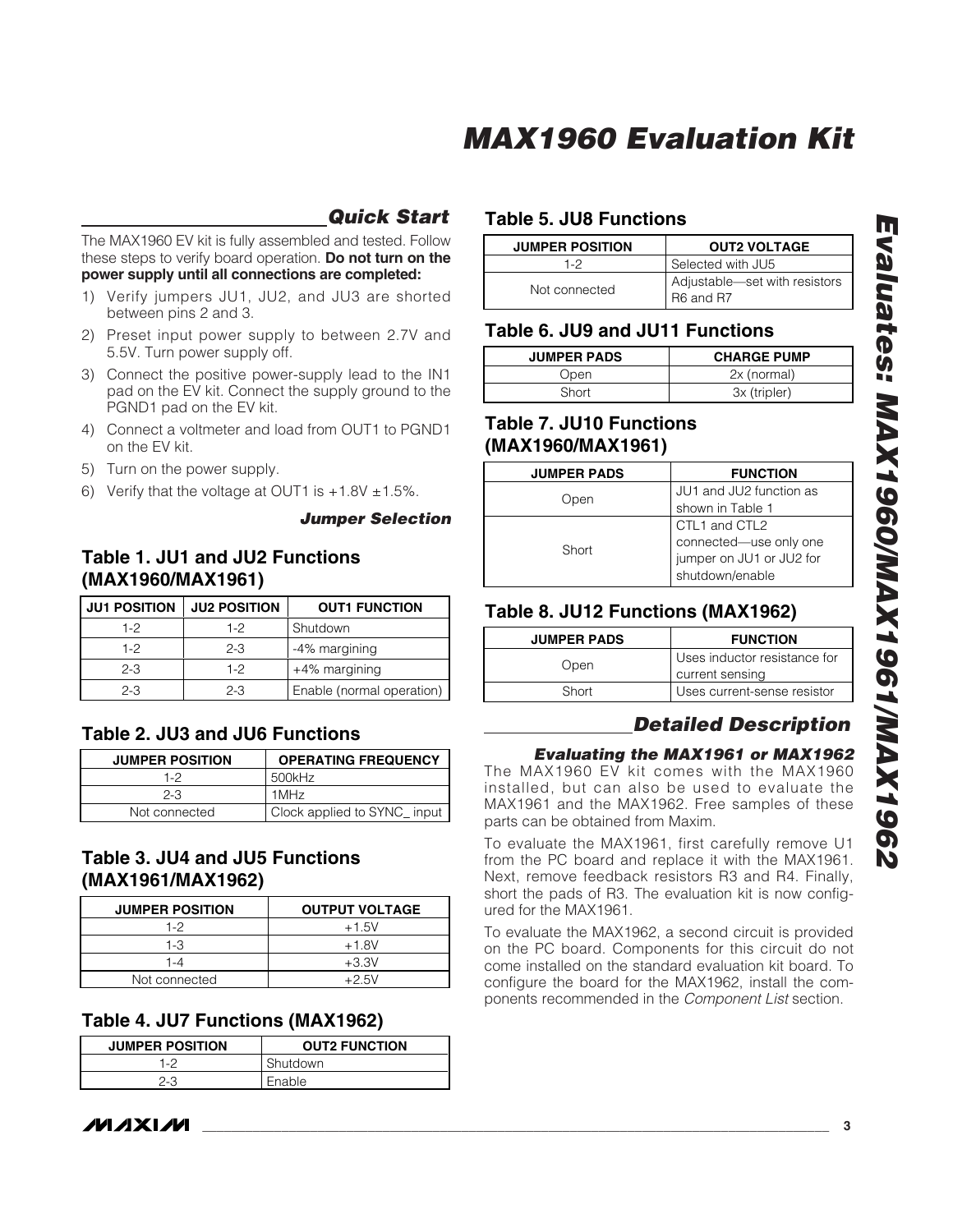#### *Setting the Output Voltage (MAX1960/MAX1962)*

The MAX1960 uses a pair of feedback resistors to set the output voltage, which is fixed at  $+1.8V$  from the factory. The output voltage of the MAX1962 can also be set with feedback resistors, or can use its preset output voltages like the MAX1961 (see the *Selecting a Preset Output Voltage* section).

To change the output voltage on the MAX1960 circuit, first verify that a 10k $\Omega$  resistor is installed in R4. Then calculate a resistor value for R3:

$$
R3 = R4 \times \left(\frac{V_{OUT}}{0.8} - 1\right)
$$

To set the output voltage on the MAX1962 circuit, first remove jumper JU8. Then, install a  $10kΩ$  resistor in R6. Finally, calculate a resistor value for R7:

$$
R7 = R6 \times \left(\frac{V_{OUT}}{0.8} - 1\right)
$$

When changing the output-voltage setting, refer to the MAX1960/MAX1961/MAX1962 data sheet for selecting compensation components, output inductor, and output capacitor for best performance.

#### *Selecting a Preset Output Voltage (MAX1961/MAX1962)*

First, follow the procedure given under the *Evaluating the MAX1961 or MAX1962* section to set up the EV kit for using the MAX1961 or MAX1962. To select a preset output voltage with the MAX1962, short the pins of jumper JU8, remove resistors R6 and R7, and use JU5 to select the output voltage (Table 3). For the MAX1961, use JU4 to select the output voltage (Table 3).

When selecting different output voltages, refer to the MAX1960/MAX1961/MAX1962 data sheet for selecting compensation components, output inductor, and output capacitor for best performance.

#### *Evaluating at Low Input Voltages (Tripler Configuration)*

In the default configuration, the EV kit works at input voltages from +2.7V to +5.5V. To work with input voltages below +2.7V, configure the charge pump as a tripler. When using the tripler, the input voltage range is +2.35V to +3.6V.

To configure the charge pump as a tripler, use the following procedure:

For the MAX1960/MAX1961 circuit:

- 1) Remove C1.
- 2) Add C2, C3, and C13 (see the *Component List*).
- 3) Add D2–D5 (see the *Component List*).
- 4) Short the pads of JU9.

For the MAX1962 circuit:

- 1) Remove C34.
- 2) Add C22, C32, and C33 (see the *Component List*).
- 3) Add D7–D10 (see the *Component List*).
- 4) Short the pads of JU11.

#### *Changing the Switching Frequency*

JU3 and JU6 select between 500kHz and 1MHz operation. To optimize performance, it is also necessary to change the value of some of the components. The components for 1MHz operation come installed on the PC board (MAX1960/MAX1961 circuit), and are listed in the *Component List* table. For 500kHz operation, change the components listed in Table 9, and refer to the MAX1960/MAX1961/MAX1962 data sheet for selecting compensation components. The MAX1962 circuit component list is configured for 500kHz operation.

| <b>DESIGNATION</b><br>(MAX1960/MAX1961)           | <b>QTY</b> | <b>DESCRIPTION</b>                                                    | <b>NOTES</b>    |
|---------------------------------------------------|------------|-----------------------------------------------------------------------|-----------------|
|                                                   |            | 1µF ±10%, 16V X5R ceramic capacitor (0603), Panasonic ECJ1VB1C105K    | Without tripler |
| C <sub>2</sub> , C <sub>3</sub> , C <sub>13</sub> |            | 1µF ±10%, 16V X5R ceramic capacitors (0603), Panasonic ECJ1VB1C105K   | With tripler    |
| C6                                                |            | 4.7µF ±10%, 6.3V X5R ceramic capacitor (0603), Panasonic ECJ1VB0J475K |                 |
|                                                   |            | 0.45µH inductor, Sumida CDEP105(S)-0R4MC-50                           |                 |

#### **Table 9. Component Changes for 500kHz Operation**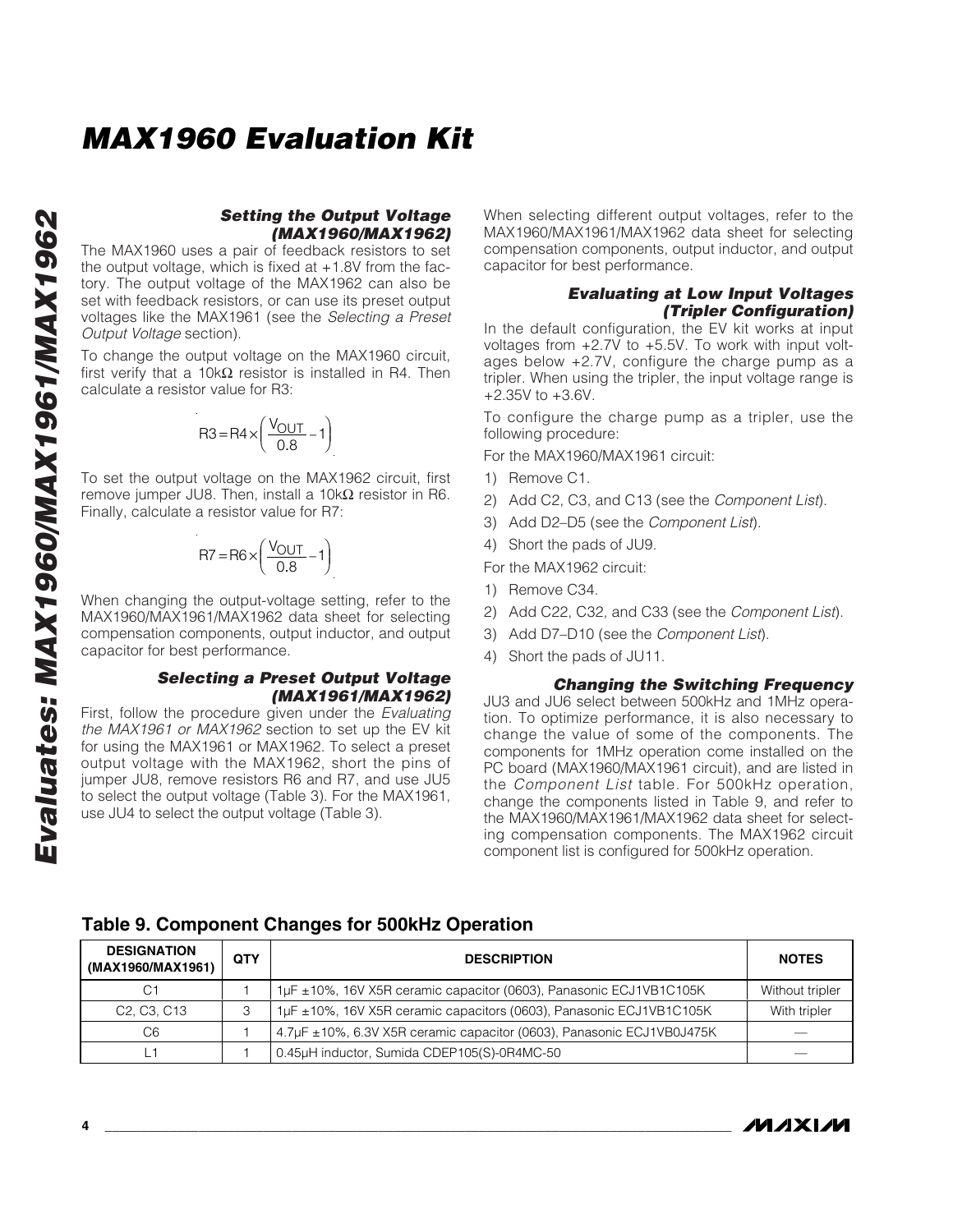#### *Using SYNC and CLKOUT*

To synchronize the converter to an external clock, connect the clock signal (450kHz to 1.1MHz) to SYNC\_.

A clock output (CLKOUT\_) is provided on the EV kit. CLKOUT\_ functions both when the converter is switching at its preset frequency and when a SYNC signal is applied. The CLKOUT\_ waveform is 180° out-of-phase with the converter's clock, allowing a second converter to operate out-of-phase with the first by connecting CLKOUT\_ of the first converter to SYNC\_ of the second converter.

#### *Evaluating Voltage Margining (MAX1960/MAX1961)*

A voltage-margining feature is provided on the MAX1960 and MAX1961. This allows the output to be shifted up or down by 4%. Voltage margining is controlled by JU1 and JU2 (Table 1).

### *Evaluating Shutdown*

Shutdown mode turns off the IC, reducing the input current to below 10µA. For the MAX1960/MAX1961, JU1 and JU2 control the shutdown feature (Table 1). On the MAX1962, JU7 controls shutdown (Table 4).

If voltage margining is not used on the MAX1960/ MAX1961, then the pads of JU10 can be connected together to allow shutdown/enable using a single jumper. If this is done, either JU1 or JU2 must be completely removed and the other used to control shutdown/enable. Connecting both jumpers can cause an input supply to ground short, which could damage the EV kit.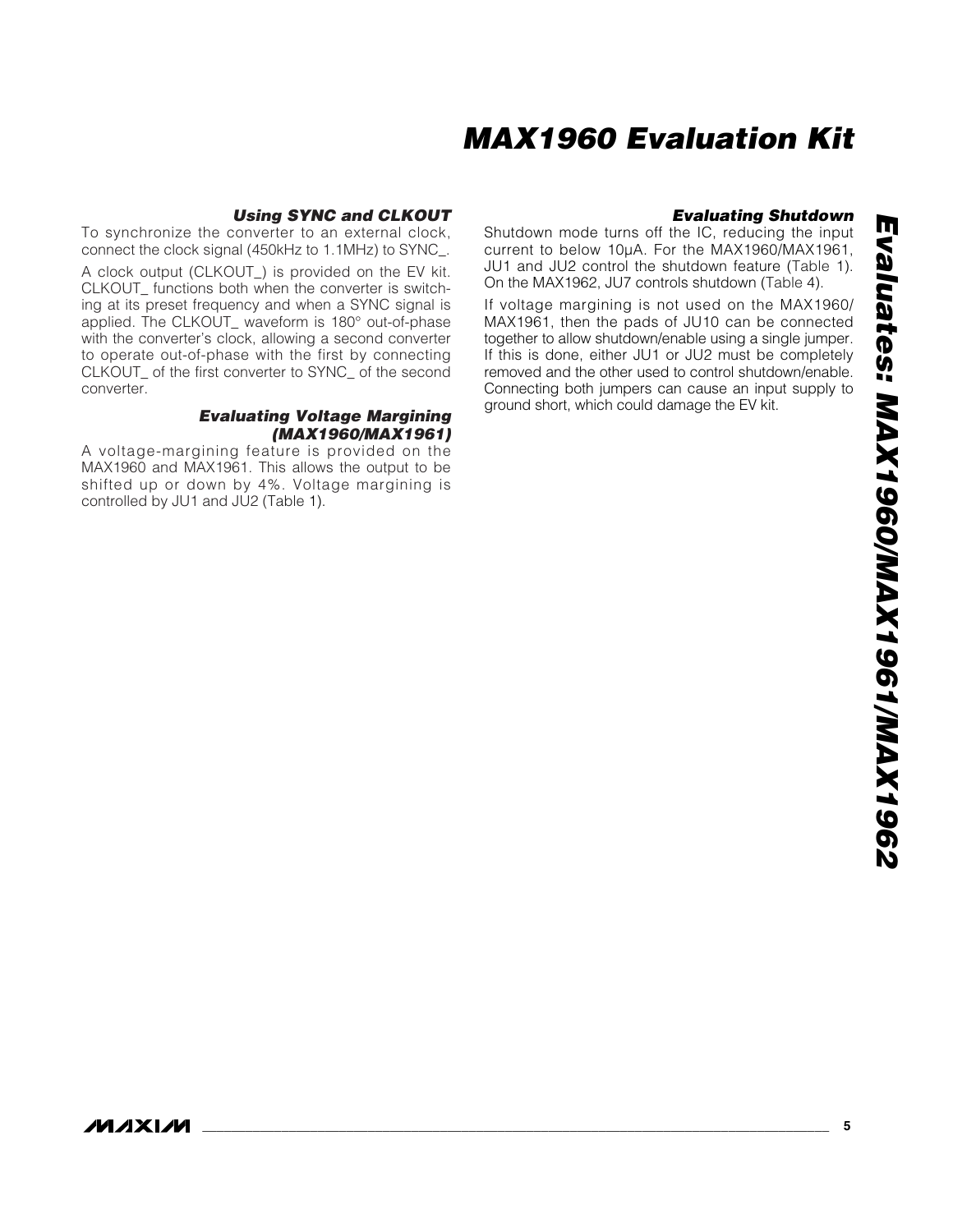

**6 \_\_\_\_\_\_\_\_\_\_\_\_\_\_\_\_\_\_\_\_\_\_\_\_\_\_\_\_\_\_\_\_\_\_\_\_\_\_\_\_\_\_\_\_\_\_\_\_\_\_\_\_\_\_\_\_\_\_\_\_\_\_\_\_\_\_\_\_\_\_\_\_\_\_\_\_\_\_\_\_\_\_\_\_\_\_\_**

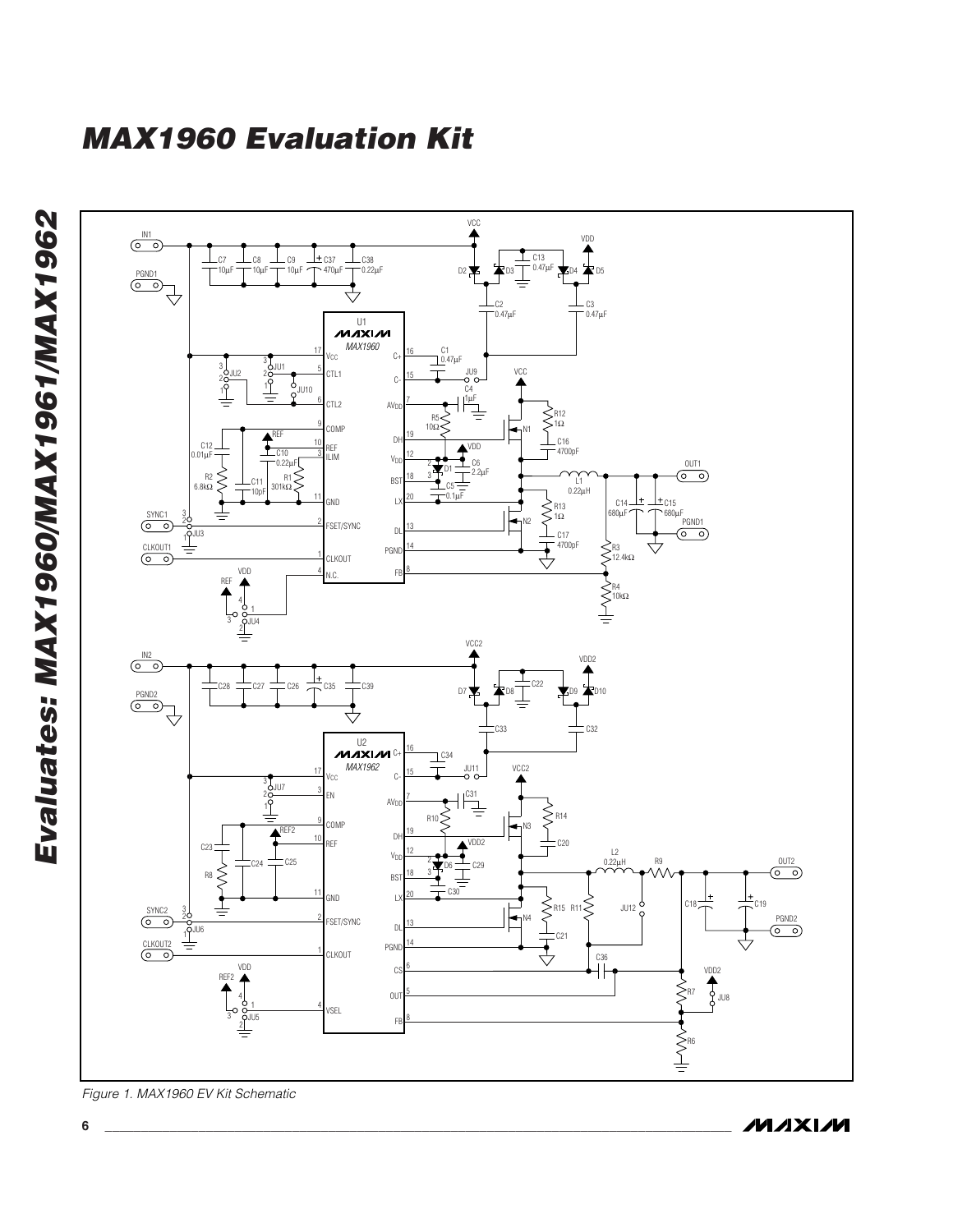

*Figure 2. MAX1960 EV Kit Component Placement Guide— Component Side*



*Figure 3. MAX1960 EV Kit PC Board Layout—Component Side*



*Figure 4. MAX1960 EV Kit PC Board Layout—Layer 2 (Ground)*